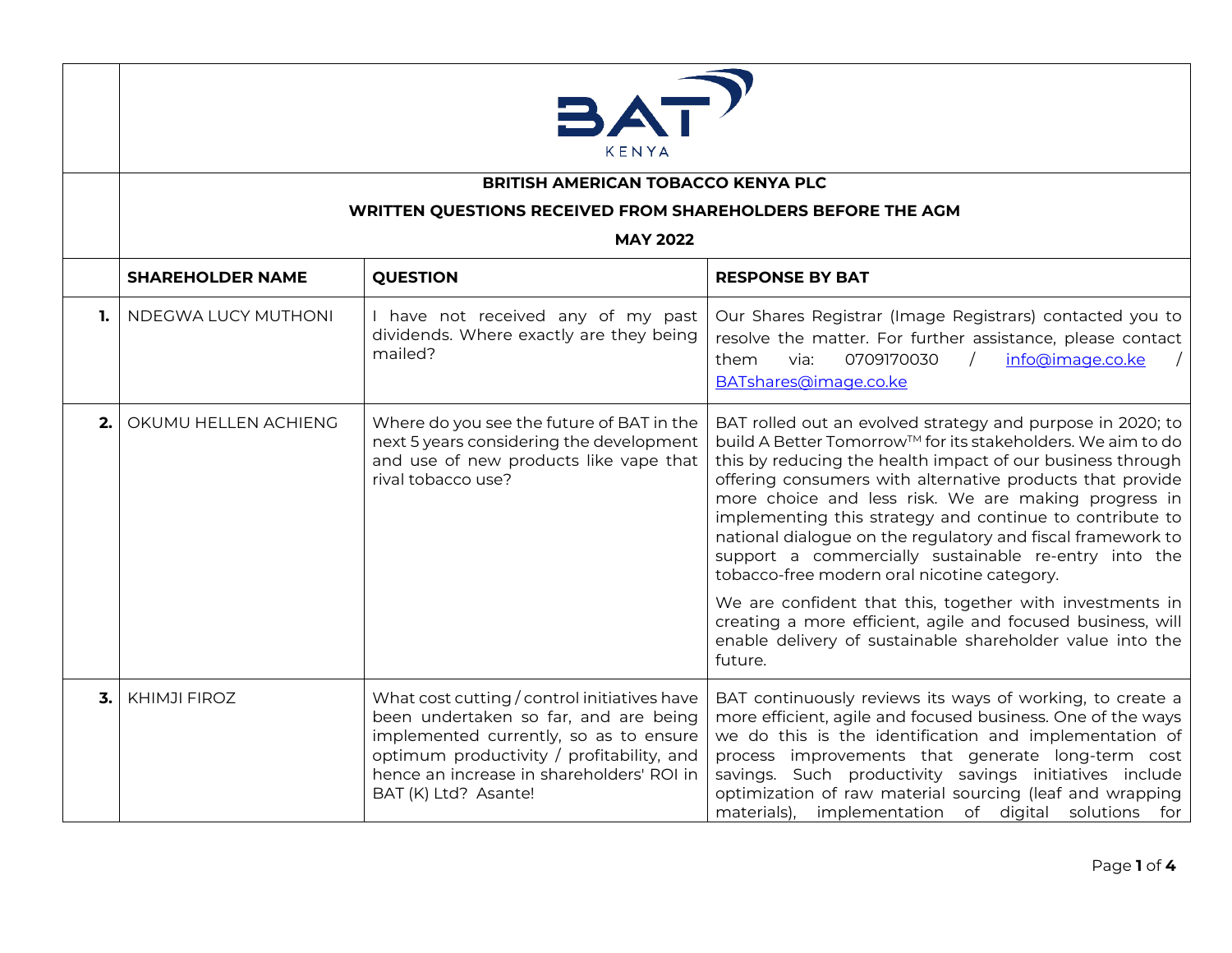|      |                                                          |                                                                                                                                                                                                                                                                                                         | warehouse and logistics management which enable<br>renegotiation of contract rates, and installation of modern,<br>energy efficient machines and sources of power (solar<br>power) to lower the cost and quantum of energy usage (refer<br>to page 34 & 35 of our 2021 Annual Report).                                                                                                                                                                                                                                                                                                                                          |
|------|----------------------------------------------------------|---------------------------------------------------------------------------------------------------------------------------------------------------------------------------------------------------------------------------------------------------------------------------------------------------------|---------------------------------------------------------------------------------------------------------------------------------------------------------------------------------------------------------------------------------------------------------------------------------------------------------------------------------------------------------------------------------------------------------------------------------------------------------------------------------------------------------------------------------------------------------------------------------------------------------------------------------|
| 4. l | ALINGO KENNEDY OKOTH                                     | I congratulate the Directors and the entire<br>Company management for a fairly good<br>results amid external challenges faced.<br>But my question is, why has the share<br>price not picked up to rise above Kshs. 800<br>per share as it was back in 2016,2017<br>despite the growth and profits made? | Thank you. We are committed to delivering on our strategy,<br>thus deliver sustainable shareholder value.<br>Share prices are largely influenced by a variety of economic<br>factors and market sentiment, most of which fall outside the<br>control of the Company. The fundamentals of the Company<br>remain solid, as illustrated by our ability to consistently<br>deliver against our financial objectives. In 2021, Profit After<br>Tax grew by 18% to KSh. 6.5 billion which enabled the<br>Company to reward shareholders with a high dividend pay-<br>out amidst a very challenging external operating<br>environment. |
| 5.1  | <b>HENRY LUKE OUMA &amp;</b><br><b>GRACE ATIANG OUMA</b> | Who are the directors?                                                                                                                                                                                                                                                                                  | The current Directors of the Company are: Rita Kavashe<br>(Chairperson), Crispin Achola (Managing Director), Philemon<br>Kipkemoi (Finance Director), Dr. Martin Oduor-Otieno, Dr.<br>Macharia Irungu, Marion Gathoga-Mwangi, Samuel<br>Onyango, Carol Musyoka, Peter Mwangi, Andre Joubert<br>(Non-Executive Directors).<br>More information on the Directors can be found on page 66-<br>69 of the 2021 Annual Report and on the Company's website                                                                                                                                                                            |
|      |                                                          |                                                                                                                                                                                                                                                                                                         | at www.batkenya.com                                                                                                                                                                                                                                                                                                                                                                                                                                                                                                                                                                                                             |
| 6.   | <b>NGUMBA LINAH</b><br>WAITHERERO                        | Is it true that the failure of the nicotine<br>pouches returning to the market is likely<br>to cause a further decline in the share<br>price given the CAPEX commitment<br>verses the expected returns?                                                                                                 | We are committed to delivering on our evolved strategy and<br>purpose, to build A Better Tomorrow™ for our stakeholders.<br>We aim to do this by reducing the health impact of our<br>business through offering consumers with alternative<br>products that provide more choice and less risk.                                                                                                                                                                                                                                                                                                                                  |
|      |                                                          |                                                                                                                                                                                                                                                                                                         | We are making progress in implementing this strategy and<br>continue to contribute to national dialogue on the<br>regulatory and fiscal framework to support a commercially<br>sustainable re-entry into the tobacco-free modern oral<br>nicotine category.                                                                                                                                                                                                                                                                                                                                                                     |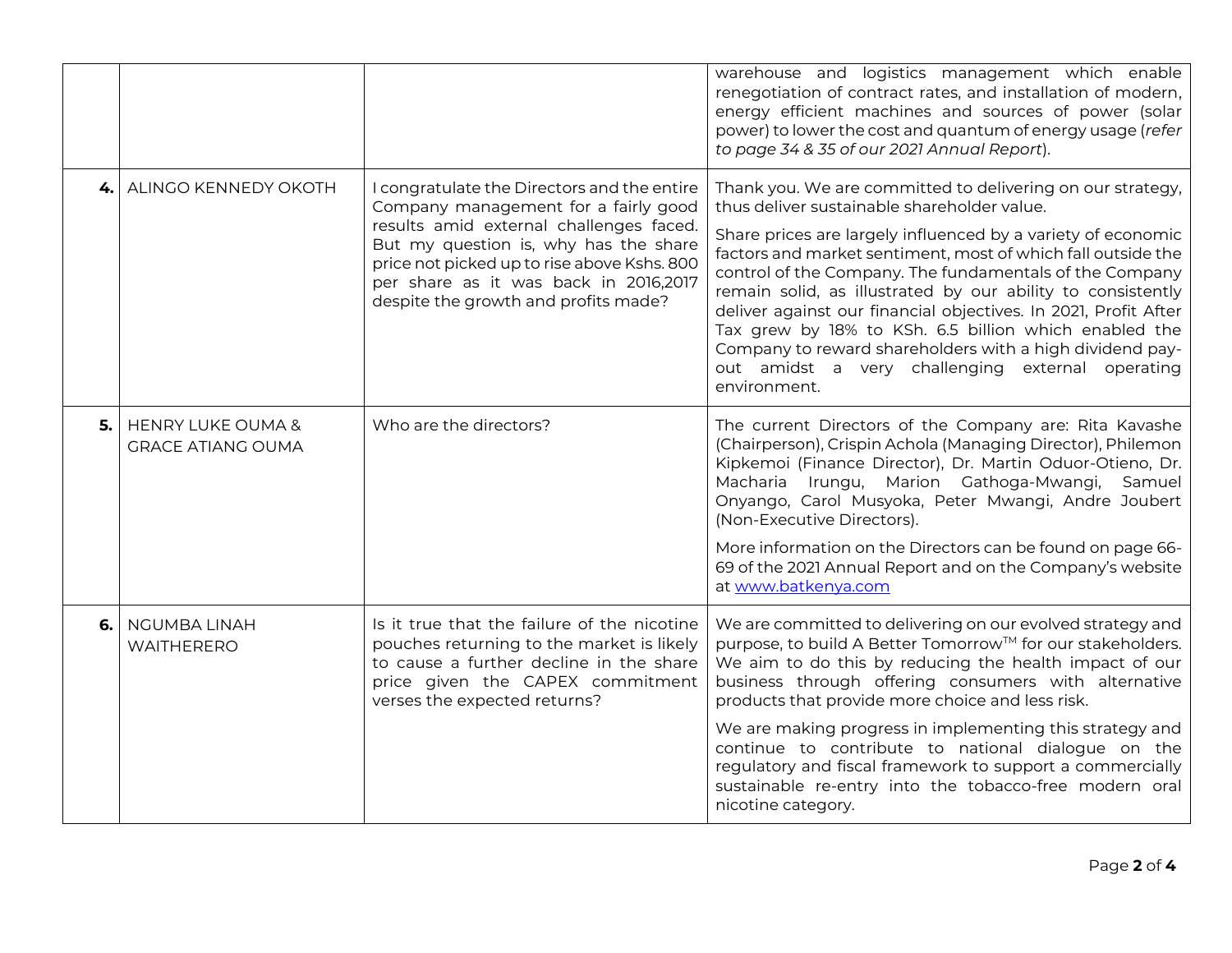|     |                                                          |                                                                                  | We are confident that this, together with investments in<br>creating a more efficient, agile and focused business, will<br>enable delivery of sustainable shareholder value into the<br>future.                                                                                                                                                                           |
|-----|----------------------------------------------------------|----------------------------------------------------------------------------------|---------------------------------------------------------------------------------------------------------------------------------------------------------------------------------------------------------------------------------------------------------------------------------------------------------------------------------------------------------------------------|
| 7.  | ODHIAMBO JEREMIAH<br><b>ODERA</b>                        | When do we expect the payment?                                                   | An interim dividend of KSh. 3.50/- per ordinary share was<br>paid on 16 September 2021 and a final 50/- per ordinary share<br>has been recommended for approval by shareholders in the<br>AGM to be paid on 24 May 2022 (the AGM date) to<br>shareholders on the register on close of business on 22 April<br>2022. This will make a total dividend for the year ended 31 |
| 8.  | <b>PARIKH RISHI ARUN</b>                                 | How much?                                                                        |                                                                                                                                                                                                                                                                                                                                                                           |
| 9.  | MUNGAI VIRGINIA WANJIKU                                  | When are dividends paid?                                                         |                                                                                                                                                                                                                                                                                                                                                                           |
| 10. | KAMAU JAMES NGUGI                                        | How much dividend is being paid?                                                 | December 2021 of KSh. 53.50/- per ordinary share.                                                                                                                                                                                                                                                                                                                         |
| 11. | <b>HENRY LUKE OUMA &amp;</b><br><b>GRACE ATIANG OUMA</b> | Did you pay dividend?                                                            |                                                                                                                                                                                                                                                                                                                                                                           |
| 12. | MWATHI JUNE MUTHONI                                      | When will we receive our dividend<br>payout?                                     |                                                                                                                                                                                                                                                                                                                                                                           |
|     |                                                          | How much is dividend payout per share?<br>Who is eligible for dividend payout?   |                                                                                                                                                                                                                                                                                                                                                                           |
| 13. | ALINGO KENNEDY OKOTH                                     | When is the Dividend Payment date?                                               |                                                                                                                                                                                                                                                                                                                                                                           |
|     | 14. MBUTHIA, STEPHEN<br><b>MUNGAI</b>                    | Dividend per share                                                               |                                                                                                                                                                                                                                                                                                                                                                           |
| 15. | AMON ONDARA MAGARA                                       | What is the rate of dividends for the year<br>2021?                              |                                                                                                                                                                                                                                                                                                                                                                           |
| 16. | KIRERA RODAH KATHURE                                     | When is the next dividend?                                                       |                                                                                                                                                                                                                                                                                                                                                                           |
| 17. | <b>KATUMO NGEI</b>                                       | Why would dividends not be paid twice<br>in a 30% and 70 % approximately, in the | Dividend is paid in line with the Company's dividend policy.<br>An interim dividend of KSh. 3.50/- per ordinary share was<br>paid on 16 September 2021 and a final 50/- per ordinary                                                                                                                                                                                      |